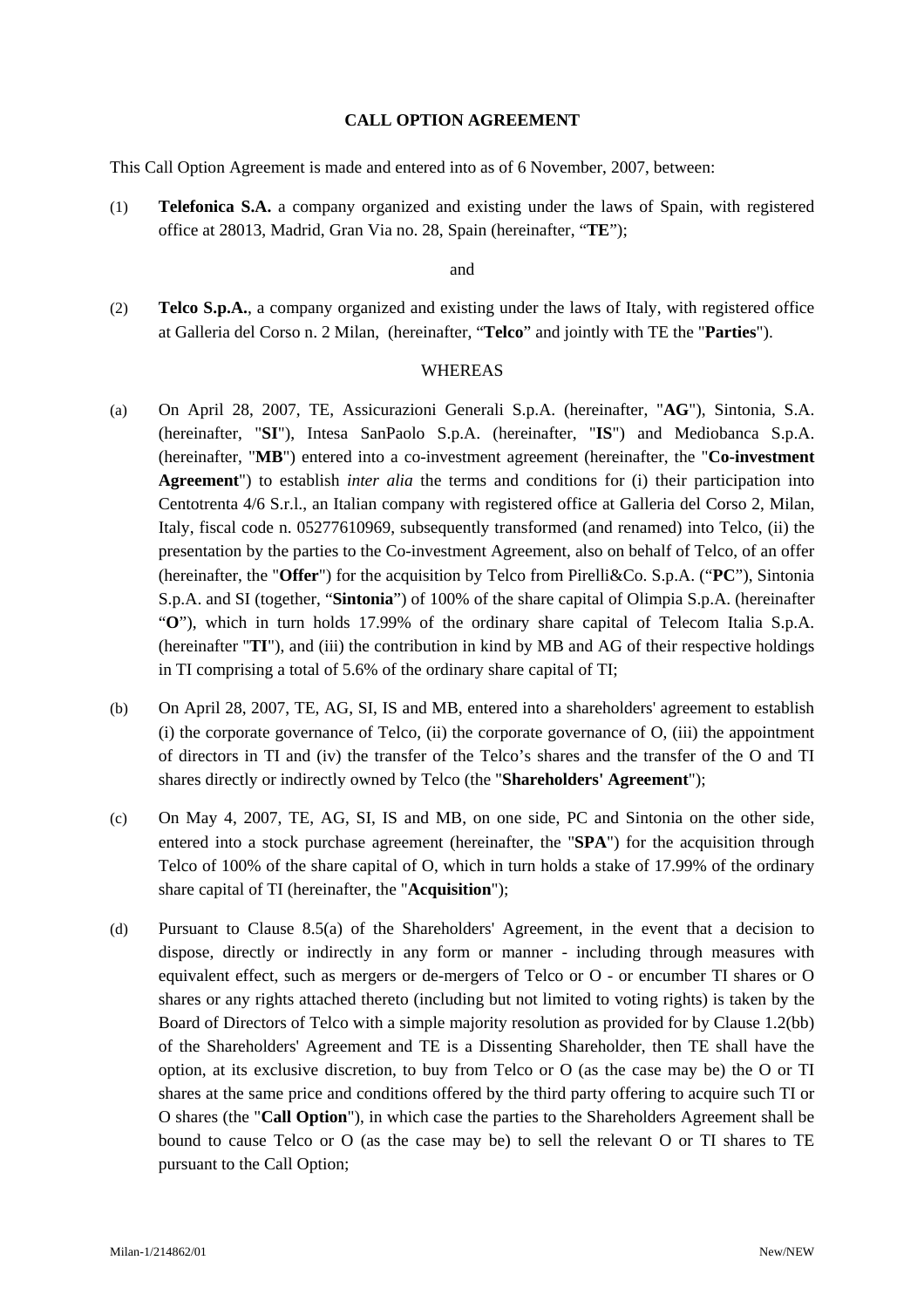- (e) Clause 8.5(a) of the Shareholders' Agreement also provides that, as soon as possible following closing of the Acquisition, the parties to the Shareholders' Agreement shall cause Telco and O to enter into a call option agreement with TE under terms and conditions referred to in Clause 8.5(a) of the Shareholders Agreement;
- (f) On 25 October, 2007 closing of the Acquisition has taken place and, therefore, the Parties now intend to implement the execution of this call option agreement (the "**Call Option Agreement**") in compliance with the relevant provisions of the Shareholders Agreement.

NOW, THEREFORE the Parties hereto agree as follows:

## ARTICLE I

### 1. **DEFINITIONS**

- 1.1 Unless differently stated herein, terms in capital letters used in this Call Option Agreement shall have the same meaning as defined in the Co-Investment Agreement, the Shareholders' Agreement and the SPA, as the case may be.
- 1.2 For the purposes of this Call Option Agreement, the term "**Business Day**" means any day other than Saturdays or Sundays or any other day which is a legal holiday in Italy or in Spain or a day in which banking institutions in Milan or in Madrid are authorized to be closed.

## ARTICLE II

# 2. **CALL OPTION ON OLIMPIA SHARES**

- 2.1 Grant of Call Option. Subject to the terms and conditions of this Call Option Agreement, Telco hereby irrevocably and unconditionally grants to TE the right to purchase from Telco the Olimpia Shares (as defined below) and, provided that the Call Option is exercised in accordance with the terms and conditions of this Call Option Agreement, Telco irrevocably and unconditionally agrees to transfer the Olimpia Shares for the Olimpia Purchase Price (as defined below) pursuant to the terms set forth in this Article II.
- 2.2 Consideration. The Call Option is hereby granted to TE by Telco in consideration of the investment commitment in Telco undertaken by TE pursuant to the Co-Investment Agreement and taking into account the overall balance of the economic interests existing between all parties to the Co-Investment Agreement and the Shareholders Agreement. Accordingly, TE and Telco hereby acknowledge and agree that the Call Option on Olimpia Shares shall be deemed to be onerous and not gratuitous.
- 2.3 Object of the Call Option. Object of the Call Option shall be the number of O shares (or the relevant rights attaching thereto) which the Board of Directors of Telco will have resolved to dispose or encumber, as specified in the relevant Telco's Board of Directors resolution adopted pursuant to paragraph 1.2 (bb) of the Shareholders' Agreement, (the "**Olimpia Shares**" and such relevant Telco's Board of Directors resolution, the "**Relevant Telco's Board of Directors Resolution**").
- 2.4 Purchase Price. Subject to the exercise of the Call Option, the purchase price to be paid upon Olimpia Closing (as defined below) by TE to Telco as consideration for the Olimpia Shares in the event of any transaction which involves a cash purchase price shall be equal to the price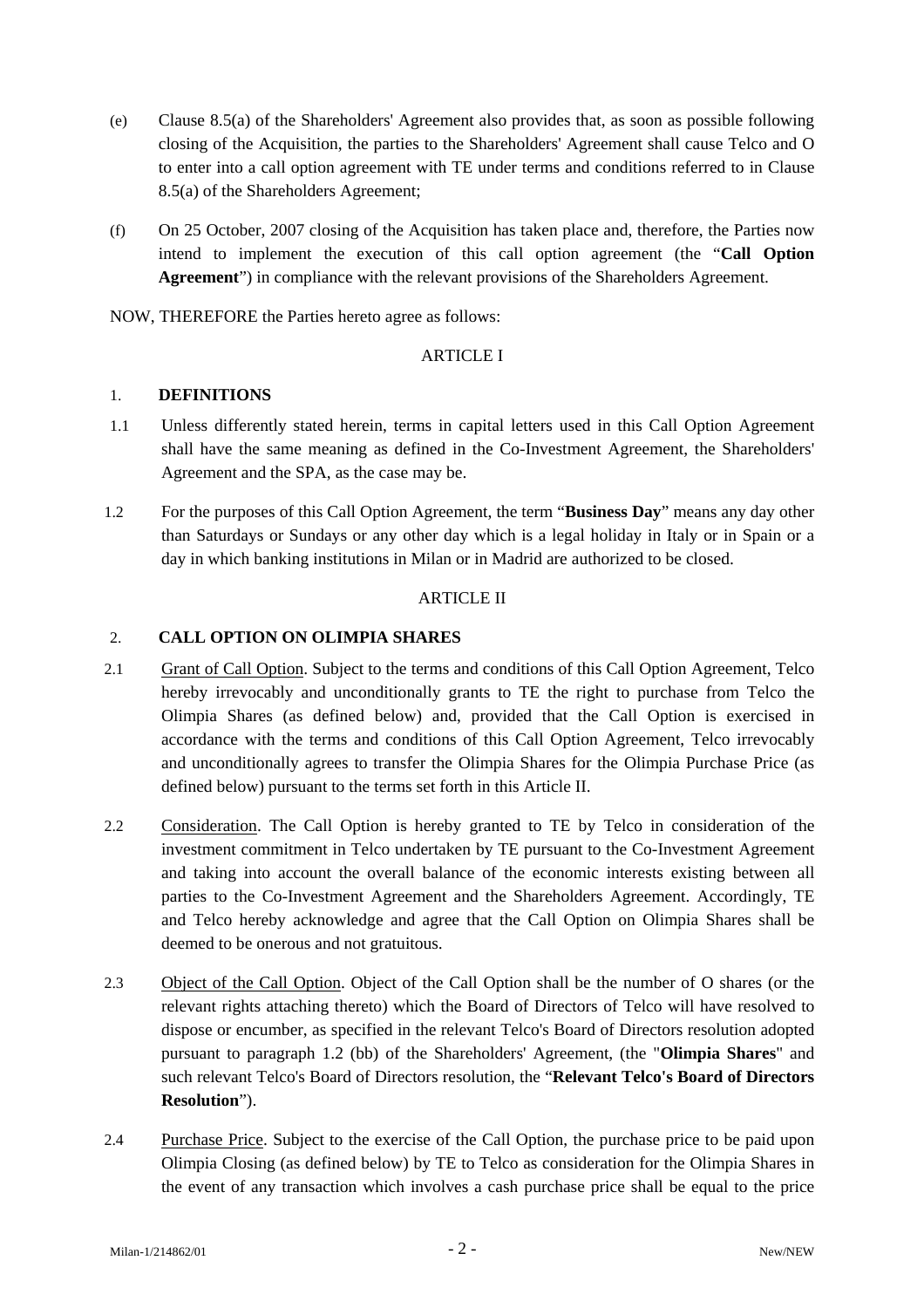indicated in the Relevant Telco's Board of Directors Resolution (the "**Olimpia Purchase Price**").

In the event of any transaction which involves a non-cash consideration, Telco Directors, on or before the Telco's Board of Directors called pursuant to paragraph 1.1(c) of the Shareholder's Agreement, shall determine and unanimously agree in writing on the Olimpia Purchase Price (to be determined as equivalent cash value of such transaction). In the event Telco Directors do not reach an agreement on the Olimpia Purchase Price on or before the Telco's Board of Directors called to resolve upon the transaction pursuant to paragraph 1.1 (c) of the Shareholders' Agreement (the "**First Telco's Board of Directors**"), the Olimpia Purchase Price shall be determined - based on valuation principles generally accepted for transactions similar for size and nature - pursuant to Article 1349, first paragraph, of the Italian Civil Code, by a first tier International Investment Bank (the "**Arbitrator**") to be appointed jointly by TE and Telco' shareholders or, lacking an agreement within 3 days from the First Telco's Board of Directors, by the Chairman of the Tribunal of Milan (in which case, following the referred term of 3 days, any of the parties, any of the Telco' shareholders or TE, will be entitled to request such appointment from the Chairman of the Tribunal of Milan). The Parties agree that the Arbitrator shall determine the Olimpia Purchase Price within 5 Business Days from its appointment, based on the criteria indicated above.

The Parties agree that the appointment of the Arbitrator for the determination of the Olimpia Purchase Price shall not prejudice the possibility and efforts of the Telco Directors to reach an agreement also after the First Telco's Board of Directors up until the date of the Telco's Board of Directors pursuant to paragraph 1.2 (bb) of the Shareholders' Agreement which, in any case, shall not be called to resolve on the acceptance of the non-cash offer without a prior determination of the equivalent cash value, which will be the Olimpia Purchase Price.

In the event of any transaction which involves the formation of an encumbrance, except as provided for in section 2.5 below, Telco Directors, prior to the Telco's Board of Directors called pursuant to paragraph 1.1(c) of the Shareholder's Agreement, shall determine and unanimously agree in writing on the Olimpia Purchase Price. In the event Telco Directors do not reach an agreement on the Olimpia Purchase Price on or before the First Telco's Board of Directors, the Olimpia Purchase Price shall be determined - based on valuation principles generally accepted for transactions similar for size and nature - pursuant to Article 1349, first paragraph, of the Italian Civil Code, by the Arbitrator to be appointed jointly by TE and Telco' shareholders or, lacking an agreement within 3 days from the First Telco's Board of Directors, by the Chairman of the Tribunal of Milan (in which case, following the referred term of 3 days, any of the parties, any of the Telco' shareholders or TE, will be entitled to request such appointment from the Chairman of the Tribunal of Milan). The Parties agree that the Arbitrator shall determine the Olimpia Purchase Price within 5 Business Days from its appointment, based on the criteria indicated above.

The Parties agree that the appointment of the Arbitrator for the determination of the Olimpia Purchase Price shall not prejudice the possibility and efforts of the Telco Directors to reach an agreement also after the First Telco's Board of Directors up until the date of the Telco's Board of Directors pursuant to paragraph 1.2 (bb) of the Shareholders' Agreement which, in any case,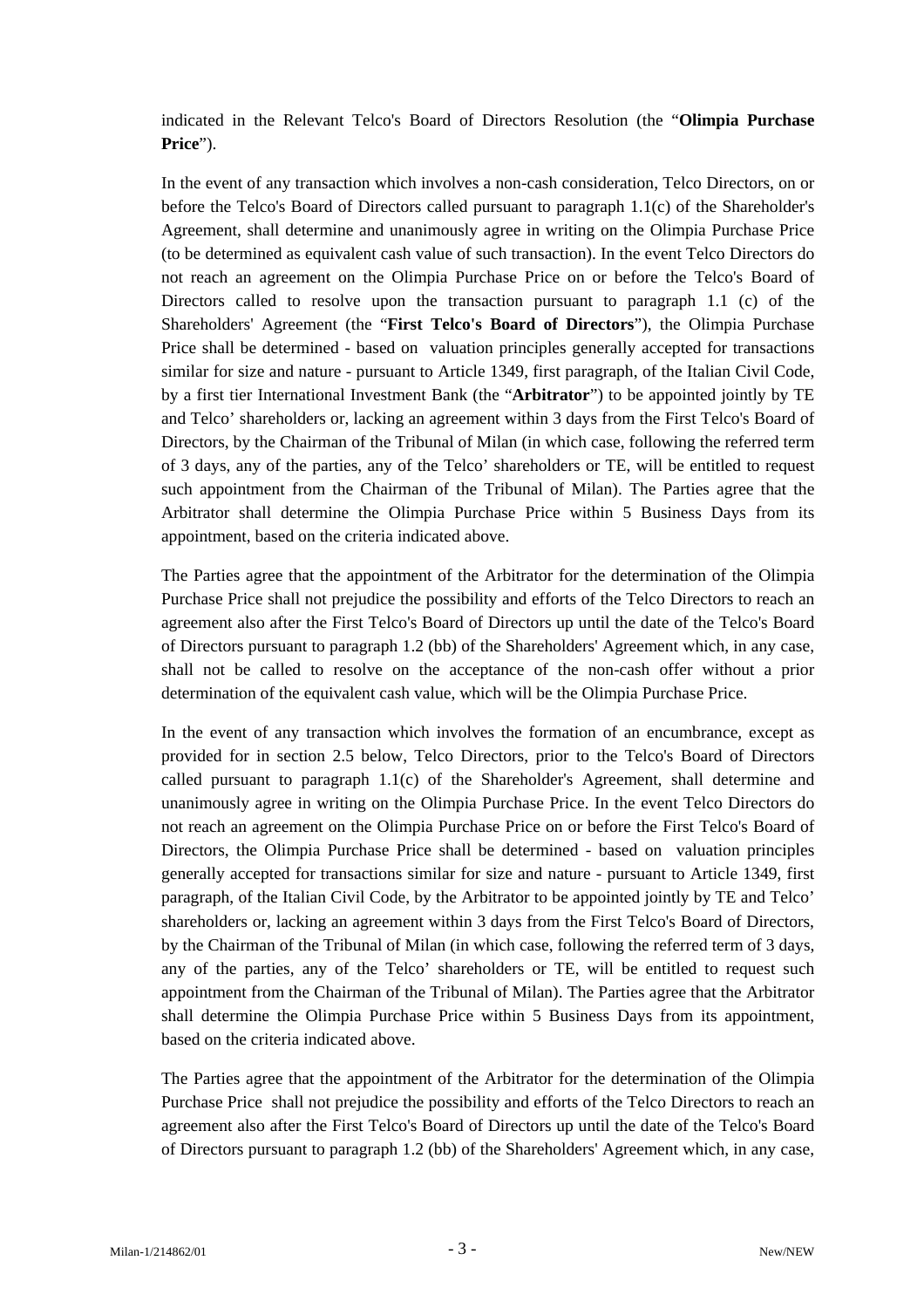shall not be called to resolve upon any encumbrance without a prior determination of the Olimpia Purchase Price.

- 2.5 Exercise of the Call Option
	- 2.5.1 The Call Option on the Olimpia Shares shall become exercisable by TE upon verification of the following conditions:
		- (i) the Board of Directors of Telco having resolved in the Relevant Telco's Board of Directors Resolution to dispose, directly or indirectly in any form of manner (including through measures with equivalent effect, such as mergers or demergers of Telco), or encumber, O shares or any rights attached thereto (including, but not limited to, voting rights), pursuant to Clause 1.2(bb) of the Shareholders Agreement; and
		- (ii) TE being a Dissenting Shareholder pursuant to Clause 1.2(cc) of the Shareholders Agreement.
	- 2.5.2 It is hereby understood and agreed that the Call Option shall not be exercisable in the following events:
		- (i) the merger between Telco and O which may take place pursuant to Clause 1.1(d)(A) of the Shareholders' Agreement; and
		- (ii) any encumbrance or pledge without voting rights which may be required by the lenders in connection with the refinancing of Telco or O, to the extent that the refinancing documents contains provisions, to be agreed and resolved beforehand by Telco's Board of Directors with the majority provided for by Clause 1.1(c) of the Shareholders Agreement, which reasonably protects the rights of TE to acquire the O shares in the event that the enforcement of the encumbrance or the pledge is triggered.

Without prejudice to Article 2.10 below, following the exercise of the Call Option and upon payment of the Olimpia Purchase Price, TE will become the owner of the Olimpia Shares. Any further actions or steps to be taken following the exercise of the Call Option and the granting of any applicable regulatory and/or antitrust authorisation will be deemed to be merely performance of the obligations to deliver to TE the Olimpia Shares, it being understood that the performance of the aforementioned actions and steps and the fulfilment of the aforementioned obligation will not affect the effectiveness of the transfer which will be deemed to have occurred following the exercise of the Call Option and upon granting of any applicable regulatory and/or antitrust authorisation.

- 2.6 Time of Exercise TE shall have the right to exercise the Call Option within thirty days following the date of the conditions under Article 2.5.1 above have occurred.
- 2.7 Notice of Exercise. The Call Option shall be exercised in writing by means of a notice to be sent to the Chairman of the Board of Directors of Telco, including written confirmation that TE has no actual knowledge of any fact or condition such to determine the prohibition of the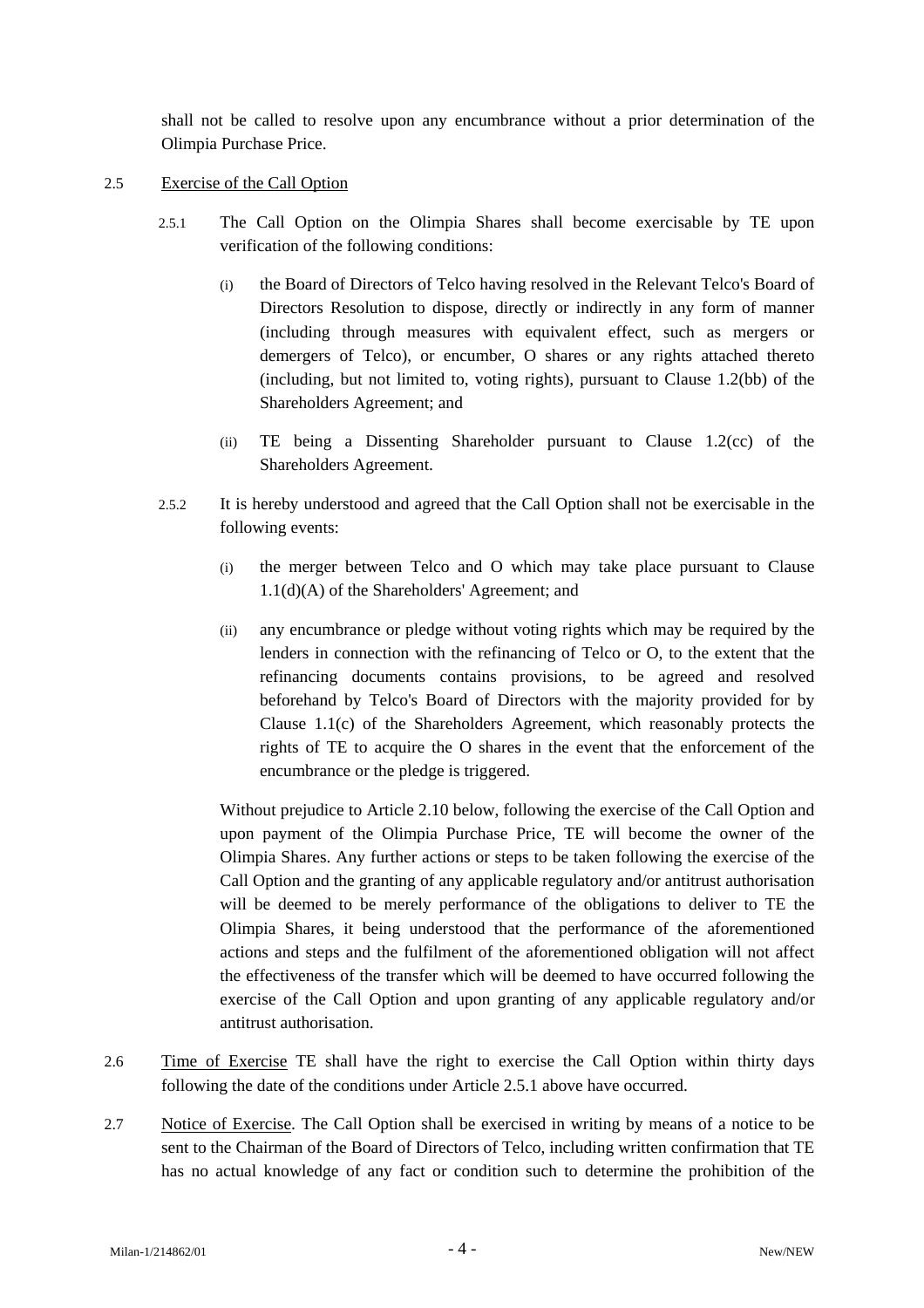Olimpia Closing pursuant to Article 2.10 below which cannot be remedied within the 180 days term provided under the same Article 2.10 below.

- 2.8 Escrow deposit. Immediately upon receipt of the Call Option notice (i) the Olimpia Shares shall be deposited in escrow with a fiduciary company or otherwise, in any case to secure the delivery of the Olimpia Shares, and (ii) subject to deposit in escrow of the full Olimpia Purchase Price, the voting rights thereon shall be exercised in accordance with TE instructions, to the extent permitted by law.
- 2.9 Closing.
	- 2.9.1 Subject to the exercise of the Call Option, the completion of the acquisition of the Olimpia Shares by TE ("**Olimpia Closing**") shall take place within 15 Business Days following:
		- (a) the relevant written request sent by TE to the Chairman of the Telco Board of Directors, or
		- (b) if the transaction is subject to any antitrust and/or regulatory authorisation (and subject to Clause 2.10 below), the earlier of (i) the obtaining of such authorisations, or (ii) 180 days from the exercise of the Call Option, or the longer maximum term provided for in the third party proposal triggering the exercise of the Call Option.
	- 2.9.2 At the Olimpia Closing:
		- (a) TE shall pay to Telco the Olimpia Purchase Price, as well as any applicable stamp duty, transfer charges and notary expenses;
		- (b) Telco shall meet before the public notary that will be indicated by TE and shall duly endorse in favour of TE and deliver to TE the certificates representing the Olimpia Shares free and clear from any lien, option, charge, or encumbrances of any kind, and a copy of the relevant page of the relevant shareholders' book containing the annotation attesting that TE has been registered therein as the owner and the holder of the Olimpia Shares;
		- (c) Telco shall execute and deliver all other documents and instruments required to be executed or delivered before or at Olimpia Closing, in order to perfect the delivery of the Olimpia Shares to TE.
	- 2.9.3 It is hereby understood and agreed that TE shall be entitled to appoint any company controlled or controlling pursuant to Article 2359, first paragraph, n. 1, of the Italian Civil Code to close the transaction exercising the above mentioned rights and perform the above mentioned obligations at the Olimpia Closing, provided that TE shall remain responsible toward Telco of the full compliance by such person or entity of the Olimpia Closing pursuant to this Clause 2.9.
- 2.10 Authorizations. If the Olimpia Closing requires any antitrust and/or regulatory authorisation, TE shall prepare and submit to the competent authorities the relevant filing as soon as reasonably possible and the Parties shall cooperate in good faith to obtain such authorisations.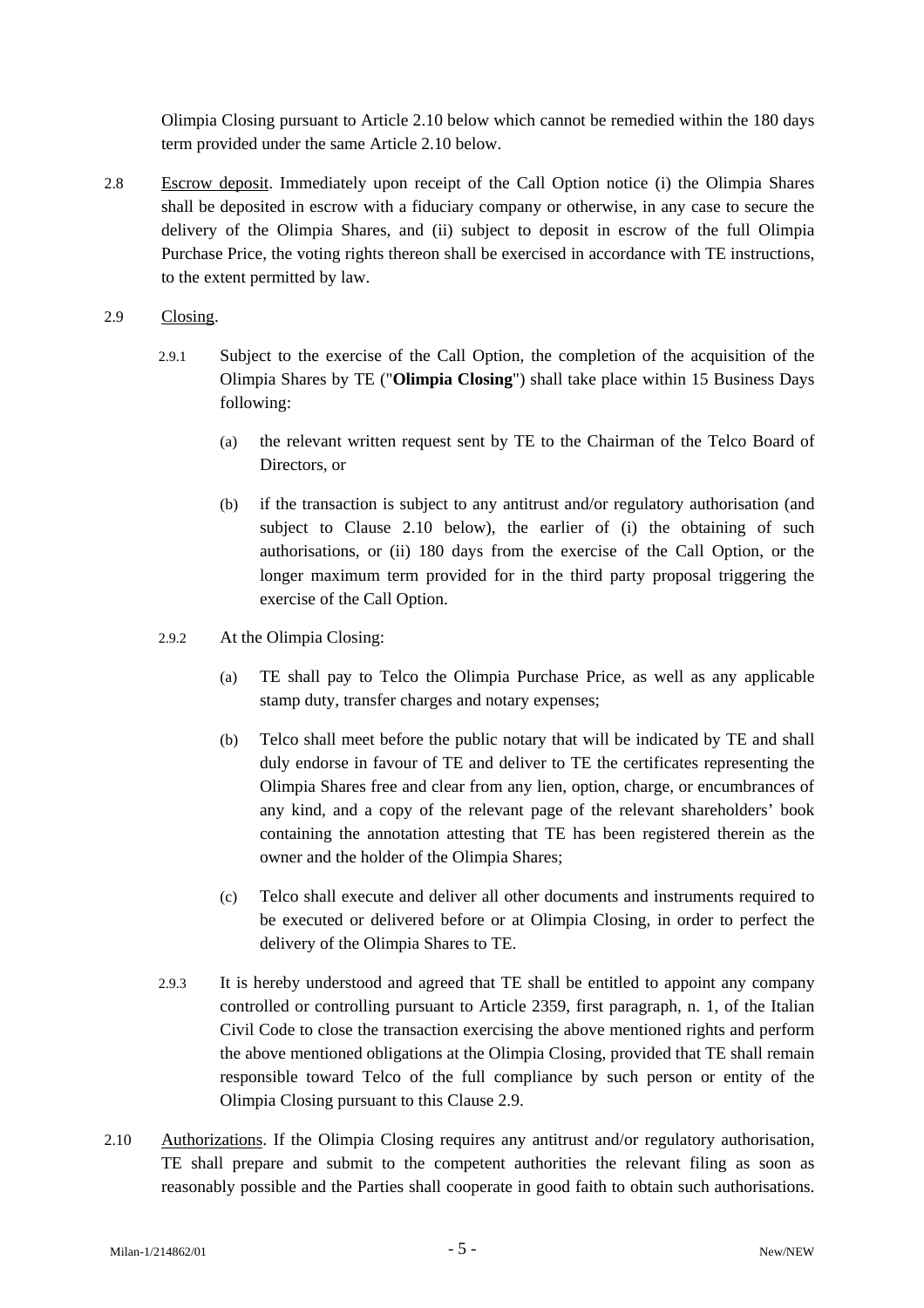In such event - unless more favourable conditions and/or terms are provided for in the transaction triggering the exercise of the Call Option, in which case TE may opt (at its own unquestionable discretion) to match and benefit of the same conditions and/or terms of such transaction - if, within 180 days from the exercise of the Call Option:

- 2.10.1 TE is not formally prohibited to proceed with the Olimpia Closing and obtains the necessary EU Commission and/or EU Member State antitrust authorities' authorisations, then TE will have to acquire the Olimpia Shares in accordance with Section 2.9, irrespective of whether one or more authorisations are still pending or have been granted subject to conditions (including conditions imposed by EU Commission and/or EU Member State antitrust authority), provided however that if a decision of the EU Commission or any EU Member State antitrust authority is not obtained, then the Olimpia Closing shall not occur and no Party shall have any liability for or in connection with such circumstances and within the following six month period Telco shall be free to execute an agreement with the original potential buyer or with any other party for the disposal of the relevant Olimpia Shares under the terms and conditions included in the Relevant Telco's Board of Directors Resolution (provided that a consideration that is higher than the Olimpia Purchase Price shall always be admitted with no reserves or further need of approval).
- 2.10.2 Any competent authority has prohibited TE to proceed with the Olimpia Closing, then:
	- (a) the relevant Olimpia Closing shall not occur and no Party shall have any liability for or in connection with such circumstances and, within the following six month period, Telco shall be free to execute an agreement with the original potential buyer or with any other party for the disposal of the relevant Olimpia Shares under the terms and conditions included in the Relevant Telco's Board of Directors Resolution, (provided that a consideration that is higher than the Olimpia Purchase Price shall always be admitted with no reserves or further need of approval), and
	- (b) in the event Telco receives, at any time, any other unsolicited offer for the acquisition of Olimpia Shares and a new Relevant Telco's Board of Directors Resolution is passed, then TE will only be entitled to exercise the Call Option on the Olimpia Shares to the extent it gives evidence, trough a legal opinion of a primary law firm, that all reasons that motivated the prohibition have been removed. Provided that, if, once again, any competent authority prohibits, also for reasons other than those that have motivated the first prohibition, TE to proceed with the Olimpia Closing, then the Olimpia Closing shall occur in accordance with section 2.9, provided further that in this case TE will be entitled to appoint any person or entity to close the transaction exercising the rights and performing the obligations referred to in Section 2.9 above at the Olimpia Closing and provided further that TE shall remain responsible toward Telco of the full compliance by such person or entity of the Olimpia Closing.

# ARTICLE III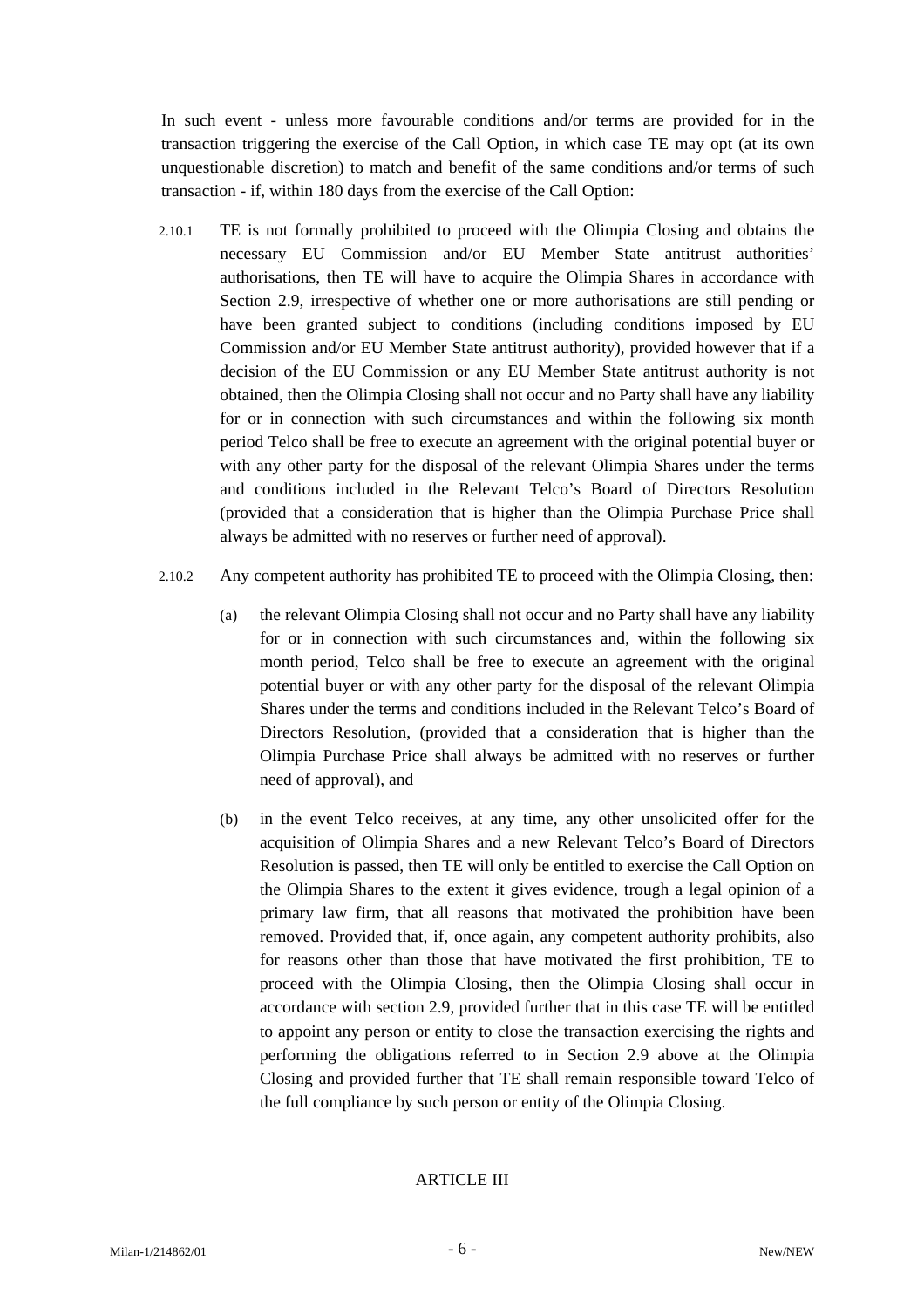# 3. **CALL OPTION ON TI SHARES**

- 3.1 Grant of Call Option. Subject to the terms and conditions of this Call Option Agreement, Telco and O hereby irrevocably and unconditionally grant to TE the right to purchase from Telco and/or O (as the case may be) the TI Shares (as defined below) and, provided that the Call Option is exercised in accordance with the terms and conditions of this Call Option Agreement, Telco and O irrevocably and unconditionally agree to transfer the TI Shares for the TI Purchase Price (as defined below) pursuant to the terms set forth in this Article III.
- 3.2 Consideration. The Call Option is hereby granted to TE by Telco and O in consideration of the investment commitment in Telco and O undertaken by TE pursuant to the Co-Investment Agreement and taking into account the overall balance of the economic interests existing between all parties to the Co-Investment Agreement and the Shareholders Agreement. Accordingly, TE, Telco and O hereby acknowledge and agree that the Call Option on TI Shares shall be deemed to be onerous and not gratuitous.
- 3.3 Object of the Call Option. Object of the Call Option shall be the number of TI shares (or the relevant rights attaching thereto) which the Board of Directors of Telco and/or the Board of Directors of O will have resolved to dispose or encumber, as specified in the relevant Board of Directors resolution (the "**TI Shares**" and such relevant Telco/O's Board of Directors resolution, the "**Relevant Telco/O's Board of Directors Resolution**").
- 3.4 Purchase Price. Subject to the exercise of the Call Option, the purchase price to be paid upon TI Closing (as defined below) by TE to Telco or O, as the case may be, as consideration for the TI Shares in the event of any transaction which involves a cash purchase price, shall be equal to the price indicated in the Relevant Telco/O's Board of Directors Resolution (the "**TI Purchase Price**").

In the event of any transaction which involves a non-cash consideration, Telco and/or O Directors (as the case may be), on or before the Telco/O's Board of Directors called pursuant to paragraph 1.1(c) of the Shareholder's Agreement, shall determine and unanimously agree in writing on the TI Purchase Price (to be determined as equivalent cash value of such transaction). In the event Telco/O's Directors do not reach an agreement on the TI Purchase Price on or before the Telco/O's Board of Directors called to resolve upon the transaction pursuant to paragraph 1.1 (c) of the Shareholders' Agreement (the "**First Telco/O's Board of Directors**"), the TI Purchase Price shall be determined - based on valuation principles generally accepted for transactions similar for size and nature - pursuant to Article 1349, first paragraph, of the Italian Civil Code, by the Arbitrator to be appointed jointly by TE and Telco/O' shareholders or, lacking an agreement within 3 days from the First Telco/O's Board of Directors, by the Chairman of the Tribunal of Milan (in which case, following the referred term of 3 days, any of the parties, any of Telco/O' shareholders or TE, will be entitled to request such appointment from the Chairman of the Tribunal of Milan). The Parties agree that the Arbitrator shall determine the TI Purchase Price within 5 Business Days from its appointment, based on the criteria indicated above.

The Parties agree that the appointment of the Arbitrator for the determination of the TI Purchase Price shall not prejudice the possibility and efforts of the Telco/O's Directors to reach an agreement also after the First Telco/O's Board of Directors up until the date of the Telco/O's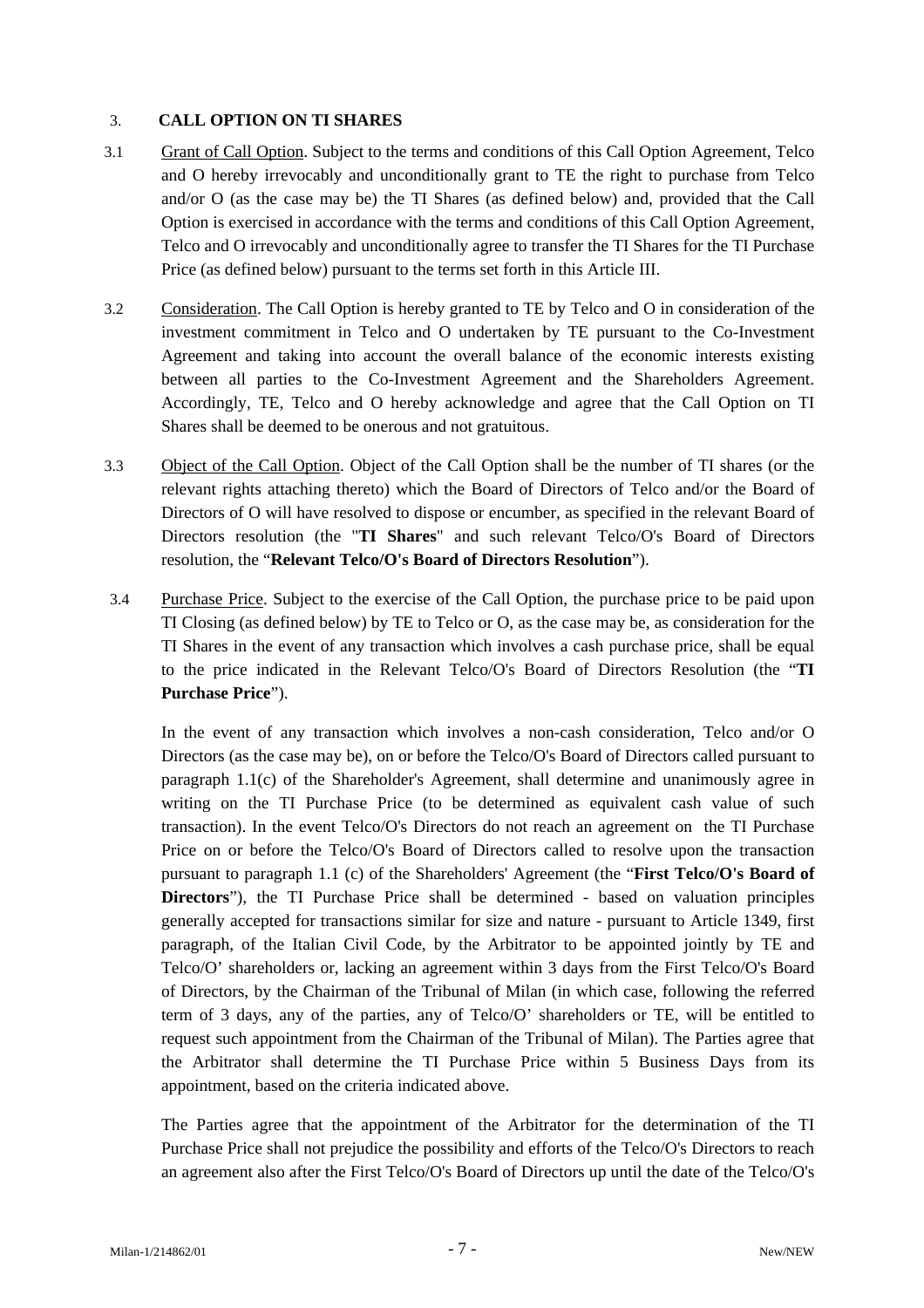Board of Directors pursuant to paragraph 1.2 (bb) of the Shareholders' Agreement which, in any case, shall not be called to resolve on the acceptance of the non-cash offer without a prior determination of the equivalent cash value, which will be the TI Purchase Price.

In the event of any transaction which involves the formation of an encumbrance, except as provided for in section 3.5 below, Telco or O Directors (as the case may be), prior to the Telco/O's Board of Directors called pursuant to paragraph 1.1(c) of the Shareholder's Agreement, shall determine and unanimously agree in writing on the TI Purchase Price. In the event Telco/O's Directors do not reach an agreement on the TI Purchase Price on or before the First Telco/O's Board of Directors, the TI Purchase Price shall be determined - based on valuation principles generally accepted for transactions similar for size and nature - pursuant to Article 1349, first paragraph, of the Italian Civil Code, by the Arbitrator to be appointed jointly by TE and Telco/O' shareholders or, lacking an agreement within 3 days from the First Telco/O's Board of Directors, by the Chairman of the Tribunal of Milan (in which case, following the referred term of 3 days, any of the parties, any of Telco/O' shareholders or TE, will be entitled to request such appointment from the Chairman of the Tribunal of Milan). The Parties agree that the Arbitrator shall determine the TI Purchase Price within 5 Business Days from its appointment, based on the criteria indicated above.

The Parties agree that the appointment of the Arbitrator for the determination of the TI Purchase Price shall not prejudice the possibility and efforts of the Telco/O's Directors to reach an agreement also after the First Telco/O's Board of Directors up until the date of the Telco/O's Board of Directors pursuant to paragraph 1.2 (bb) of the Shareholders' Agreement which, in any case, shall not be called to resolve upon any encumbrance without a prior determination of the TI Purchase Price.

# 3.5 Exercise of the Call Option

- 3.5.1 The Call Option on the TI Shares shall become exercisable by TE upon verification of the following conditions:
	- (a) the Board of Directors of Telco and/or O having resolved in the Relevant Telco's Board of Directors Resolution to dispose, directly or indirectly in any form of manner (including through measures with equivalent effect, such as mergers or demergers of Telco) or encumber TI shares or any rights attached thereto (including but not limited to voting rights), pursuant to Clause 1.2(bb) of the Shareholders Agreement; and
	- (b) TE being a Dissenting Shareholder pursuant to Clause 1.2(cc) of the Shareholders Agreement.
- 3.5.2 It is hereby understood and agreed that the Call Option shall not be exercisable in the following events:
	- (i) the merger between Telco and O which may take place pursuant to Clause 1.1(d)(A) of the Shareholders' Agreement;
	- (ii) any encumbrance or pledge without voting rights which may be required by the lenders in connection with the refinancing of Telco or O, to the extent that the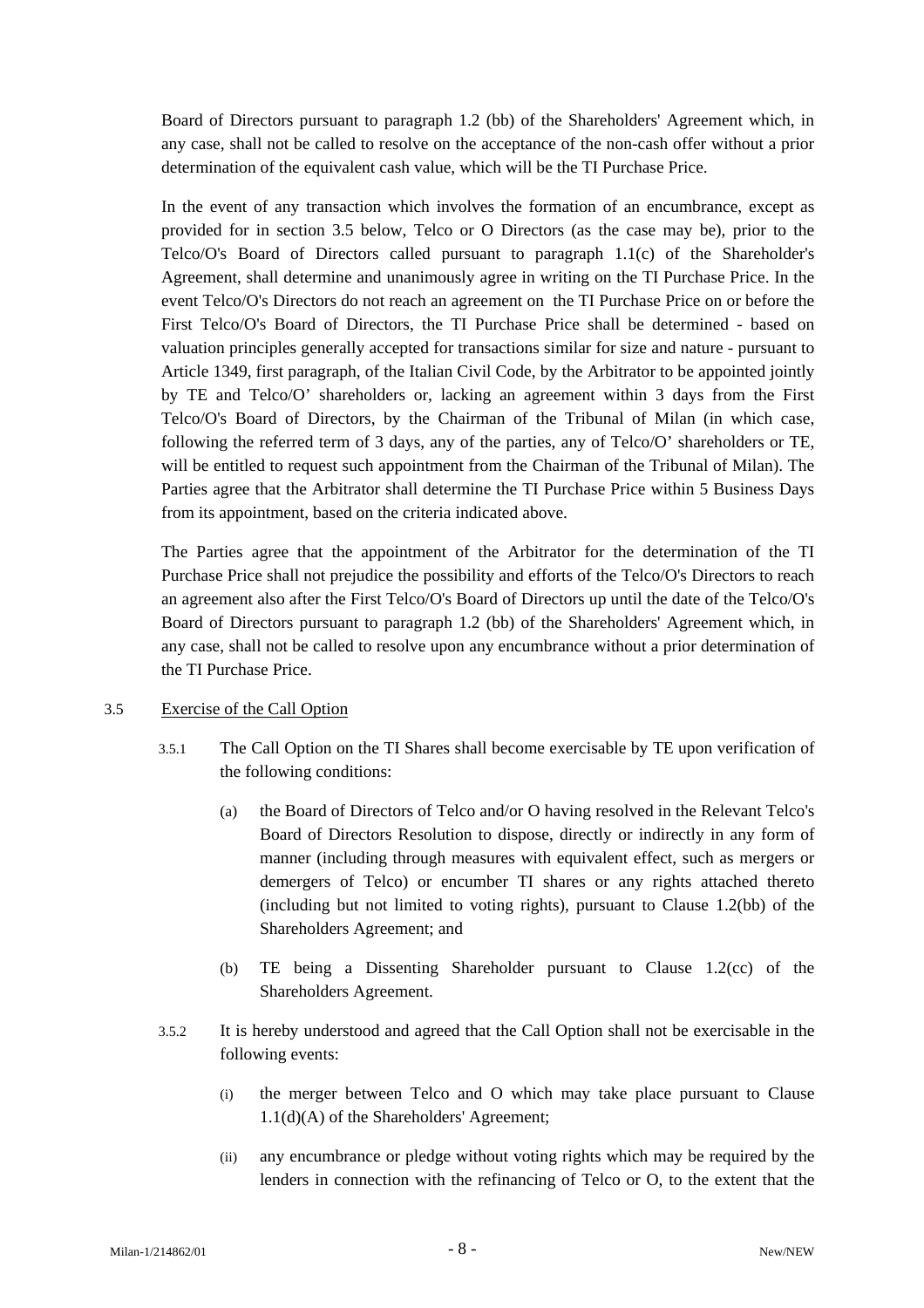refinancing documents contains provisions, to be agreed and resolved beforehand by Telco or O Board of Directors, as the case may be, with the majority provided for by Clause 1.1(c) of the Shareholders Agreement, which reasonably protects the rights of TE to acquire the TI shares in the event that the enforcement of the encumbrance or the pledge is triggered;

(iii) following the decision of the Telco/O's Board of Directors to tender the TI shares in the context of a public tender offer, in which case Clause 28 of the Telco's by-laws shall apply.

Without prejudice to Article 3.10 below, following the exercise of the Call Option and upon payment of the TI Purchase Price, TE will become the owner of the TI Shares. Any further actions or steps to be taken following the exercise of the Call Option and the granting of any applicable regulatory and/or antitrust authorisation will be deemed to be merely performance of the obligations to deliver to TE the TI Shares, being it understood that the performance of the aforementioned actions and steps and the fulfilment of the aforementioned obligation will not affect the effectiveness of the transfer which will be deemed to have occurred following the exercise of the Call Option and upon granting of any applicable regulatory and/or antitrust authorisation.

- 3.6 Time of Exercise TE shall have the right to exercise the Call Option within thirty days following the date of the conditions under Article 3.5.1 above have occurred.
- 3.7 Notice of Exercise. The Call Option shall be exercised in writing by means of a notice to be sent to the Chairman of the Board of Directors of Telco or O, as the case may be, including written confirmation that TE has no actual knowledge of any fact or condition such to determine the prohibition of the TI Closing pursuant to Article 3.10 below, which can not be remedied within the term provided under the same Article 3.10 below.
- 3.8 Escrow deposit. Immediately upon receipt of the Call Option notice (i) the TI Shares shall be deposited in escrow with a fiduciary company or otherwise, in any case to secure the delivery of the TI Shares, and (ii) subject to deposit in escrow of the full TI Purchase Price, the voting rights thereon shall be exercised in accordance with TE instructions, to the extent permitted by law.
- 3.9 Closing.
	- 3.9.1 Subject to the exercise of the Call Option, the completion of the acquisition of the TI Shares by TE ("**TI Closing**") shall take place within 15 Business Days following:
		- (a) the relevant written request sent by TE to the Chairman of the relevant Board of Directors, or
		- (b) if the transaction is subject to any antitrust and/or regulatory authorisation (and subject to Clause 3.10 below), the earlier of (i) the obtaining of such authorisations, or (ii) 180 days from the exercise of the Call Option, or the longer maximum term provided for in the third party proposal triggering the exercise of the Call Option.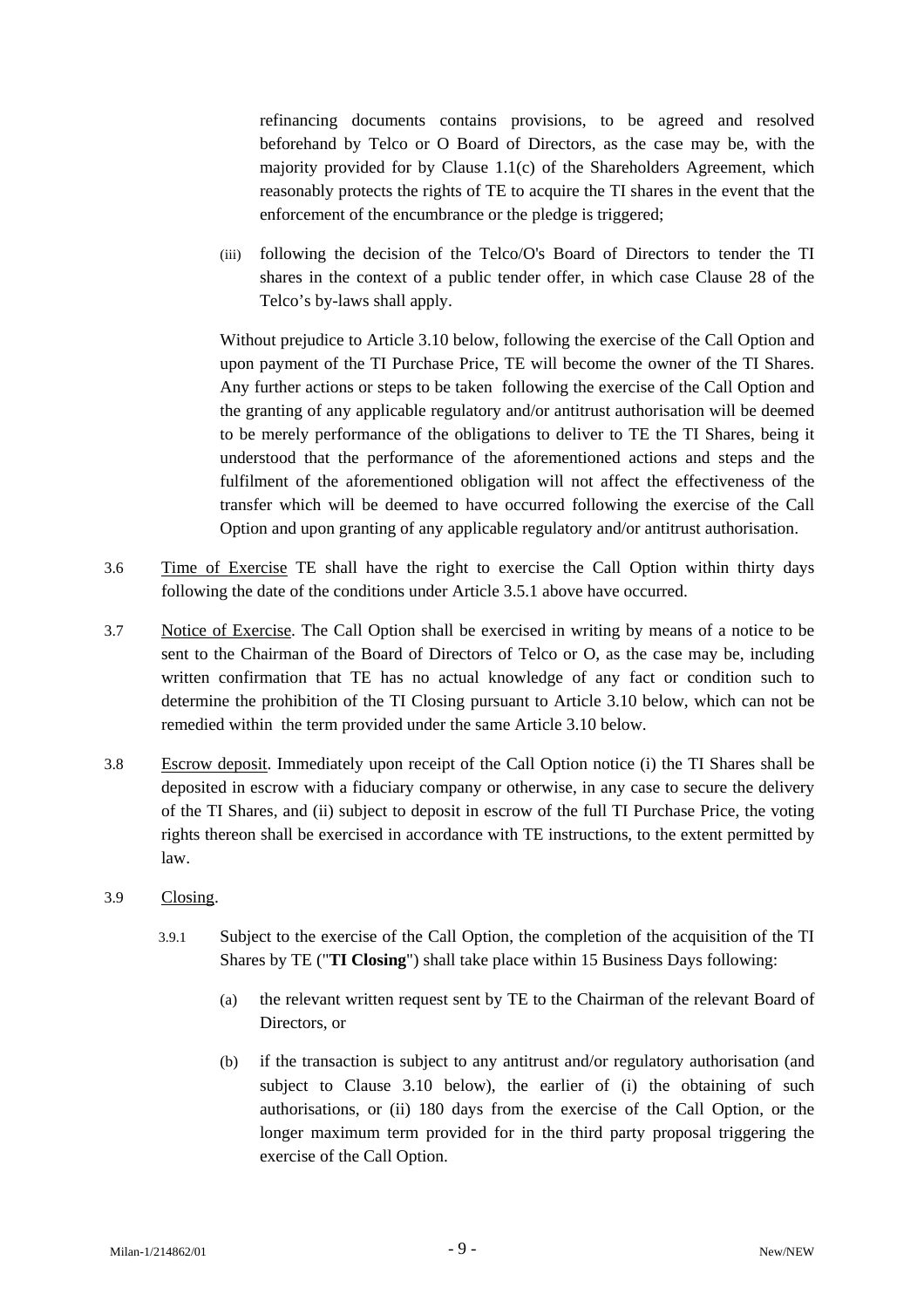### 3.9.2 At the TI Closing:

- (a) TE shall pay to Telco and/or O, as the case may be, the TI Purchase Price, as well as any applicable stamp duty and transfer charges;
- (b) Telco and/or O, as the case may be, shall deliver the TI Shares to TE, by irrevocably instructing an approved intermediary to credit the TI Shares in dematerialised form in the account which shall be indicated by TE in due advance, free and clear from any lien, option, charge, or encumbrances of any kind;
- (c) Telco and/or O, as the case may be, shall perform any other action required to be performed before or at the TI Closing in order to perfect the acquisition of the TI Shares by TE.
- 3.9.3 It is hereby understood and agreed that TE shall be entitled to appoint any company controlled or controlling pursuant to Article 2359, first paragraph, n. 1, of the Italian Civil Code to close the transaction exercising the above mentioned rights and perform the above mentioned obligations at the TI Closing, provided that TE shall remain responsible toward Telco and/or O of the full compliance by such person or entity of the TI Closing pursuant to this Clause 3.9.
- 3.10 Authorizations. If the TI Closing requires any antitrust and/or regulatory authorisation, TE shall prepare and submit to the competent authorities the relevant filing as soon as reasonably possible and the Parties shall cooperate in good faith to obtain such authorisations. In such event - unless more favourable conditions and/or terms are provided for in the transaction triggering the exercise of the Call Option, in which case TE may opt (at its own unquestionable discretion) to match and benefit of the same conditions and/or terms of such transaction - if, within 180 days from the exercise of the Call Option:
	- 3.10.1 TE is not formally prohibited to proceed with the TI Closing and obtains the necessary EU Commission and/or EU Member State antitrust authorities' authorisations, then TE will have to acquire the TI Shares in accordance with Section 3.9, irrespective of whether one or more authorisations are still pending or have been granted subject to conditions (including conditions imposed by EU Commission and/or EU Member State antitrust authority), provided however that if a decision of the EU Commission or any EU Member State antitrust authority is not obtained, then the TI Closing shall not occur and no Party shall have any liability for or in connection with such circumstances and within the following six month period Telco and/or O, as the case may be, shall be free to execute an agreement with the original potential buyer or with any other party for the disposal of the relevant TI Shares under the terms and conditions included in the Relevant Telco/O's Board of Directors Resolution (provided that a consideration that is higher than the TI Purchase Price shall always be admitted with no reserves or further need of approval).
	- 3.10.2 Any competent authority has prohibited TE to proceed with the TI Closing, then:
		- (i) the relevant TI Closing shall not occur and no Party shall have any liability for or in connection with such circumstances and, within the following six month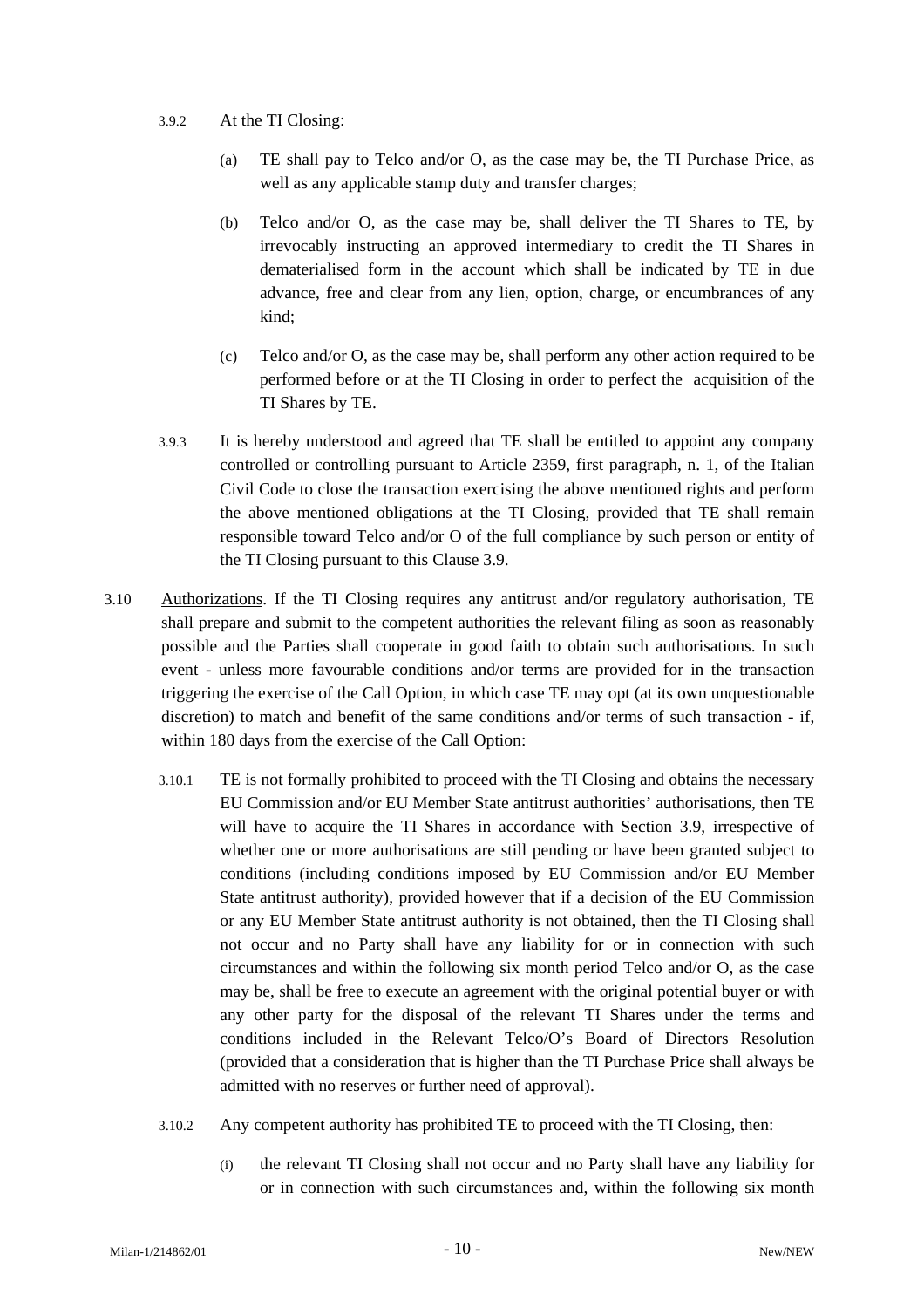period, Telco and/or O, as the case may be, shall be free to execute an agreement with the original potential buyer or with any other party for the disposal of the relevant TI Shares under the terms and conditions included in the Relevant Telco/O's Board of Directors Resolution, (provided that a consideration that is higher than the TI Purchase Price shall always be admitted with no reserves or further need of approval) and

(ii) in the event Telco and/or O, as the case may be, receives, at any time, any other unsolicited offer for the acquisition of TI Shares and a new Relevant Telco/O's Board of Directors Resolution is passed, then TE will only be entitled to exercise the Call Option on the TI Shares to the extent it gives evidence, trough a legal opinion of a primary law firm, that all reasons that motivated the prohibition have been removed. Provided that, if, once again, any competent authority prohibits, also for reasons other than those that have motivated the first prohibition, TE to proceed with the TI Closing, then the TI Closing shall occur in accordance with section 3.9, provided further that in this case TE will be entitled to appoint any person or entity to close the transaction exercising the rights and performing the obligations referred to in Section 3.9 above at the TI Closing and provided further that TE shall remain responsible toward Telco and/or O, as the case may be, of the full compliance by such person or entity of the TI Closing.

### ARTICLE IV

### 4. **MISCELLANEOUS**

- 4.1 Duration. This Call Option Agreement shall commence on the date hereof, and shall expire on the Expiry Date of the Shareholders Agreement.
- 4.2 Governing Law/Exclusive Jurisdiction. This Call Option Agreement shall be governed by, and interpreted in accordance with, the laws of the Republic of Italy. Any disputes arising out of or in connection with this Call Option Agreement shall be submitted by the Parties to arbitration. The venue of the arbitration shall be Milan. The arbitration shall be conducted in the English language and in accordance with ICC Rules.
- 4.3 Notices. Any notices or other communication required or permitted to be given under this Call Option Agreement shall be in writing and shall be delivered in person, transmitted by fax, or sent by international courier or registered mail, charges prepaid, addressed as follows:
	- 4.3.1 If to TE, at:

Gran Via n. 38, Planta 9, 28013, Madrid, Spain To the attention of: the Group General Counsel (Ramiro Sanchez de Lerin-Ovies), Ph: + 34 91 584 0207 Fax: + 34 91 531 3206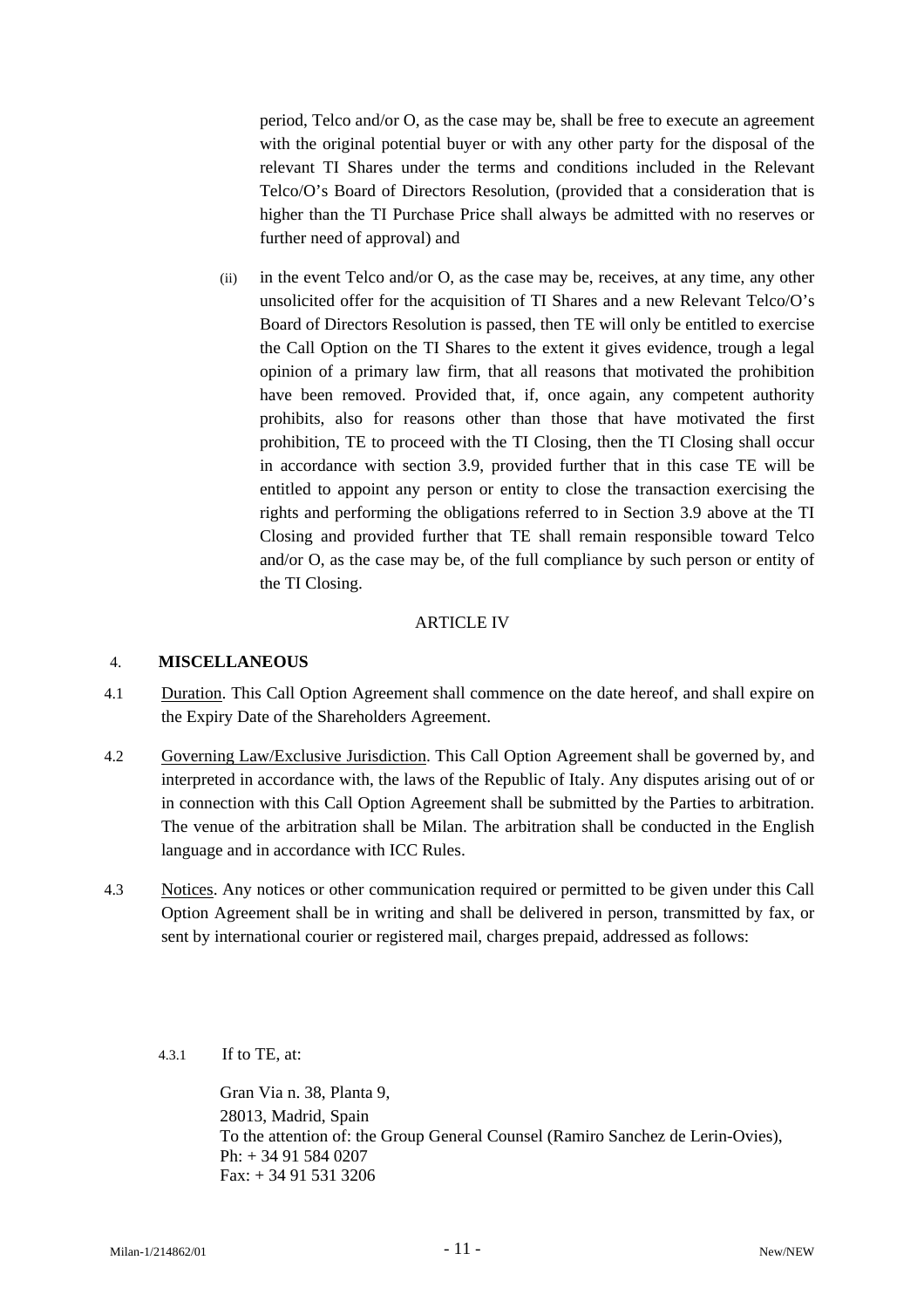E-mail: [secretaria.general@telefonica.es](mailto:secretaria.general@telefonica.es)

4.3.2 If to Telco, at:

Galleria del Corso 2 20100 Milan, Italy To the attention of the Chairman

4.3.3 If to O, at:

Viale Sarca 222 20100 Milan, Italy To the attention of the Chairman

- 4.4 Extraordinary transactions affecting O or TI. In the event of any extraordinary transaction involving TI or O, such as mergers, de-mergers, liquidations, or other transactions affecting the share capital of TI or O:
	- 4.4.1 any rights of TE under this Call Option Agreement shall apply to, *mutatis mutandis*, and be binding on, (i) the successors and assignees of the rights and obligations of TI and/or O as a result of the relevant extraordinary transaction (as the case may be), and (ii) the shares or other financial instruments issued in exchange or conversion of the TI Shares and the O Shares (as the case may be); and
	- 4.4.2 as soon as possible after execution of the relevant extraordinary transaction, the Parties shall sign an amendment and restatement of this Call Option Agreement reflecting the appropriate changes as result of the relevant extraordinary transaction.
- 4.5 Expenses. TE, Telco and O shall each bear their own expenses, costs and fees in connection with the preparation and execution of this Call Option Agreement, provided that (i) the fees of the first tier international investment bank referred to in last paragraph of Clauses 2.4 and 3.4 above shall be equally shared by TE, on one side, and the other parties, on the other side and (ii) the costs for any relevant antitrust and regulatory filing and procedure as well as for the completion of the transfer to TE of the Olimpia Shares or the TI Shares, as the case may be, shall be borne by TE.
- 4.6 Assignment. This Call Option Agreement and the rights, interest or obligations hereunder shall not be assigned by one Party without the prior written consent of the other Parties.
- 4.7 Integration. Without prejudice of the contents of the Co-Investment Agreement, the Shareholders Agreement - as subsequently amended - and the SPA, this Call Option Agreement constitutes the entire agreement of the Parties and supersedes all prior agreements and understandings, both written and oral, of the Parties with respect to the subject matter hereof.
- 4.8 Amendments and Waivers. No amendment or waiver of any provision of this Call Option Agreement shall be binding on any Party unless consented to in writing by such Party. No waiver of any provision of this Call Option Agreement shall constitute a waiver of any other